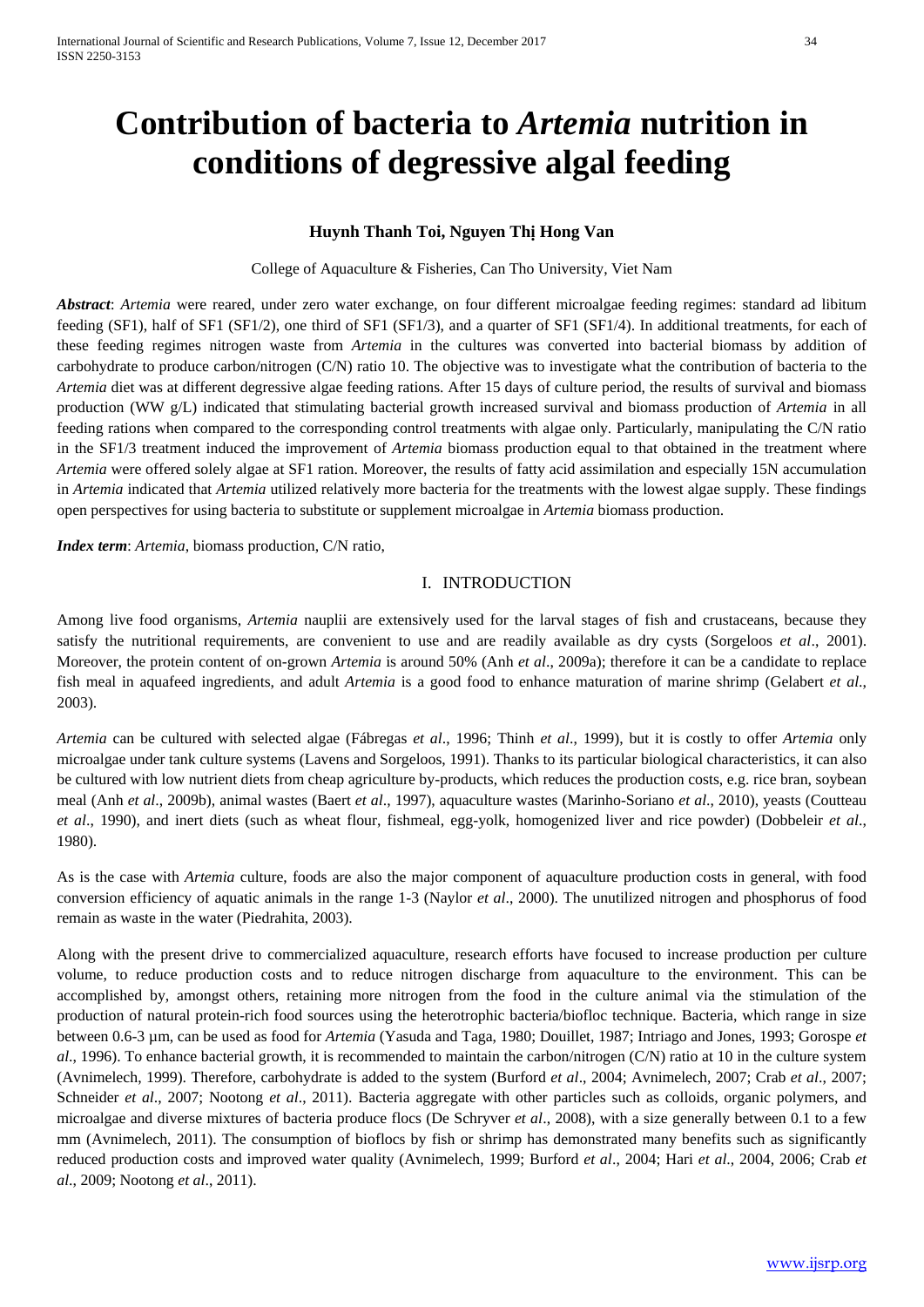International Journal of Scientific and Research Publications, Volume 7, Issue 12, December 2017 35 ISSN 2250-3153

In previous study (Toi *et al*., 2013) the result demonstrated that bacteria grown while manipulating the C/N ratio at 10, partially compensated for nutrition of *Artemia* under limited algae supply. However, this study applied a low algal feeding regime which was fixed at random at ¼ of a reference regime, and didn't point out from which level of reduction of algal supply onwards *Artemia* takes advantage of the bacteria supply. Therefore, in the present study we investigated what the contribution of bacteria to the *Artemia* diet is at different degressive algae feeding rations.

## II. MATERIALS AND METHODS

# Experimental design

*Artemia* were reared on four different microalgae Tetraselmis sp. rations under laboratory conditions during 15 days (Table 1). The nitrogen generated from *Artemia* waste in the cultures was converted to bacterial cells by manipulating the C/N ratio at 10 (Avnimelech, 1999). Based on the algae feeding regimes (Table 1), the nitrogen content in the algae supplied per day was used to calculate the concentration of dissolved organic nitrogen in the culture medium, assuming that the daily nitrogen concentration was approximately 50% of the feed nitrogen flux (Avnimelech, 1999). Therefore, using these nitrogen concentrations, sucrose was added once per day to produce C/N ratio 10. To assess the utilization of heterotrophic bacteria by *Artemia*, 15N NaNO3 was daily used as a tracer at 0.1% of total organic nitrogen in the culture medium to label the bacteria (Burford *et al*., 2004; Avnimelech and Kochba, 2009). Each of four feeding regimes was conducted with three replications.

Table 1: Experimental set up; *Artemia* was reared during 15 days on *Tetraselmis* sp. with four different feeding rations, and sucrose was used as carbon source to produce C/N ratio 10. No application is denoted by dash (-).

| Treatment code      | Algae ration                   | Carbohydrate |
|---------------------|--------------------------------|--------------|
| SF1 (control 1)     | standard feeding               |              |
| $SF1+S10$           | standard feeding               | sucrose      |
| $SF1/2$ (control 2) | half of standard feeding       |              |
| $SF1/2 + S10$       | half of standard feeding       | sucrose      |
| $SF1/3$ (control 3) | one third of standard feeding  |              |
| $SF1/3 + S10$       | one third of standard feeding  | sucrose      |
| $SF1/4$ (control 4) | one fourth of standard feeding |              |
| $SF1/4 + S10$       | one fourth of standard feeding | sucrose      |

*Artemia* hatching and culture procedures

Dried *Artemia* franciscana Kellogg 1906 cysts, originating from Great Salt Lake, Utah (EG type; INVE Aquaculture NV, Belgium), were hydrated in tap water for 1 h, and then the cysts shells were removed by decapsulation as described by Sorgeloos *et al*. (1977) and Marques *et al*. (2006a). Decapsulated cysts were rinsed thoroughly in FIOSW to get rid of all residual bleach. Cysts were incubated in a 1 L conical glass tube containing 800 mL FIOSW at 33 g/L salinity at 28 °C for 24 h under standardized hatching conditions (Sorgeloos *et al*., 1986). *Artemia* instar I nauplii were inoculated into 1 L conical glass tubes containing 800 mL FIOSW of 33 g/L salinity at a density of 2 nauplii/mL (Naegel, 1999).

Water pH (range 7.0-8.5) was daily adjusted by adding NaHCO3 at 0.05 g/L, and tubes were provided with aeration to ensure continuous supply of oxygen in the cultures. The experiment was carried out using white neon light illumination with photoperiod 12/12. All the tubes were kept at a temperature of  $28.0 \pm 0.5$  °C by partial submersion in a temperature-controlled water bath.

Uneaten food and wastes from *Artemia* were daily removed by siphoning before feeding, while aeration was briefly interrupted.

# Food preparation

A marine Tetraselmis sp. concentrate (Instant Algae 3600; Reed Mariculture Inc., USA) was used. The microalgae concentrate contains intact cells that are non-viable. The latter was verified by the absence of a pH change over a period of 6 h with continuous illumination ( $\pm$  41 µE/m2s) at an algae concentrate density of 1 g/L. As algae were metabolically non-active it is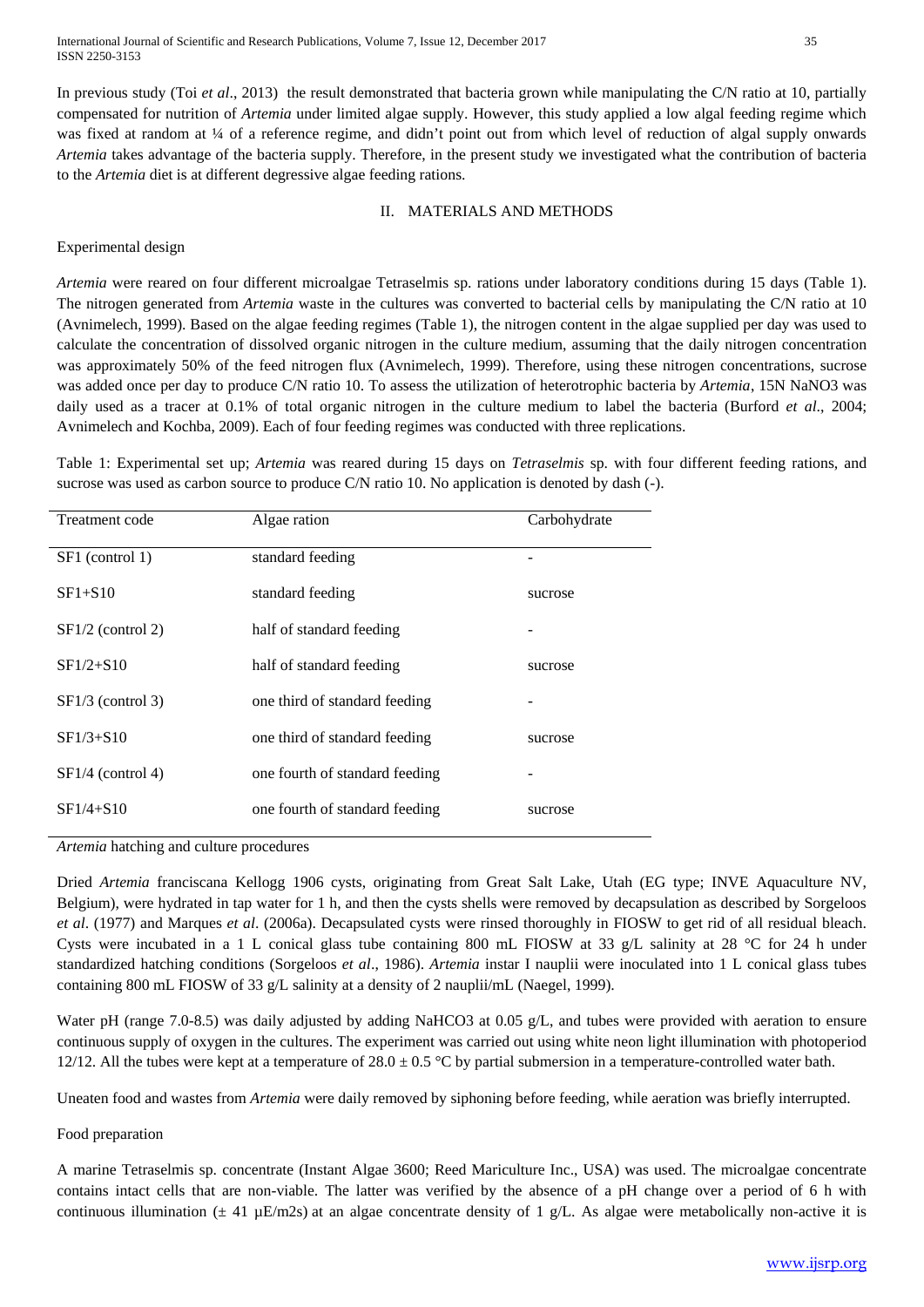assumed that the nitrate assimilation in the experiments was done by the bacteria. The microalgae concentrate was diluted in 0.2 µm filtered Instant Ocean artificial seawater (FIOSW) at 33 g/L salinity. The concentration of algae in the solution was measured by a Bürker counting chamber. The algal solution was stored at 4 °C for subsequent use and the number of cells, administered once daily in the morning, was increased per day according to the age of *Artemia* (Table 2)

Table 2: Feeding schedule for *Artemia* fed on microalgae (adapted from Naegel, 1999).

| Day       | Tetraselmis (106 cells/animal/day) |
|-----------|------------------------------------|
|           |                                    |
|           | 0.04                               |
| 2         | 0.14                               |
| 3         | 0.18                               |
| 4         | 0.25                               |
| 5         | 0.38                               |
| 6         | 0.50                               |
| 7         | 0.75                               |
| 8         | 0.88                               |
| 9         | 0.90                               |
| $10 - 14$ | 0.90                               |

## **Data collection and sample analysis**

## Pre-sampling treatment

At the end day of the experiment *Artemia* were harvested and transferred to 1 L beakers containing 500 mL of FIOW and 20 µm cellulose particles (Sigma) at a concentration three times the algae cell density in the ST feeding regime, for gut evacuation. During the evacuation period, aeration was provided continuously to ensure homogeneous distribution of the cellulose in the water. *Artemia* were checked regularly for the ingestion status under a binocular microscope. Sampling for analysis was done when the digestive tract of the *Artemia* were filled completely with cellulose.

## Growth of *Artemia*

Thirty animals from each replicate were randomly collected and fixed with Lugol´s solution. The individual length of *Artemia* was determined (from the front of the head to the end of the telson) using a dissecting microscope with a drawing mirror (Marques *et al*., 2004b), and by conversion to real length using the software *Artemia* 1.0® (courtesy of Marnix Van Damme)

# Survival and total biomass production

*Artemia* were harvested at DAH15 and rinsed several times in de-mineralized water (DEMI-water) on a sieve to remove un-eaten food and waste; then *Artemia* was placed on tissue paper to remove all excess water.

Survival in each replicate was calculated according to the following equation:

Survival (%) = (final number of *Artemia*/initial number of *Artemia*) x 100

Total biomass production (TBP) in wet weight (g/L) in each tube was determined by weighing the total production (including the *Artemia* sampled for length measurement) and the average per treatment was calculated.

After obtaining survival and TBP data, sampling for 15N accumulation and fatty acid analysis in *Artemia* was done.

# Nitrogen accumulation in *Artemia*

Ten cellulose-treated *Artemia* individuals from each tube were sampled randomly at DAH15 for 15N analysis. After sampling, *Artemia* were first immersed in a benzocaine solution (Sigma, 0.1%) for 10 s, transferred to a benzalkonium chloride solution (Sigma, 0.1%) for another 10 s to kill attached bacteria on their exoskeleton (Chládková *et al*., 2004), and then washed in DEMIwater to remove salt. Each sample was then put into a pre-weighed tin capsule cup (5 x 8 mm), oven-dried at 70 °C for a day (De Troch *et al*., 2007), and then cooled down in a desiccator. The dry weight of the samples was determined using a digital precision balance (precision 0.1 mg), and the level of 15N excess in *Artemia* was determined using an elemental analyzer (ANCA-SL, PDZ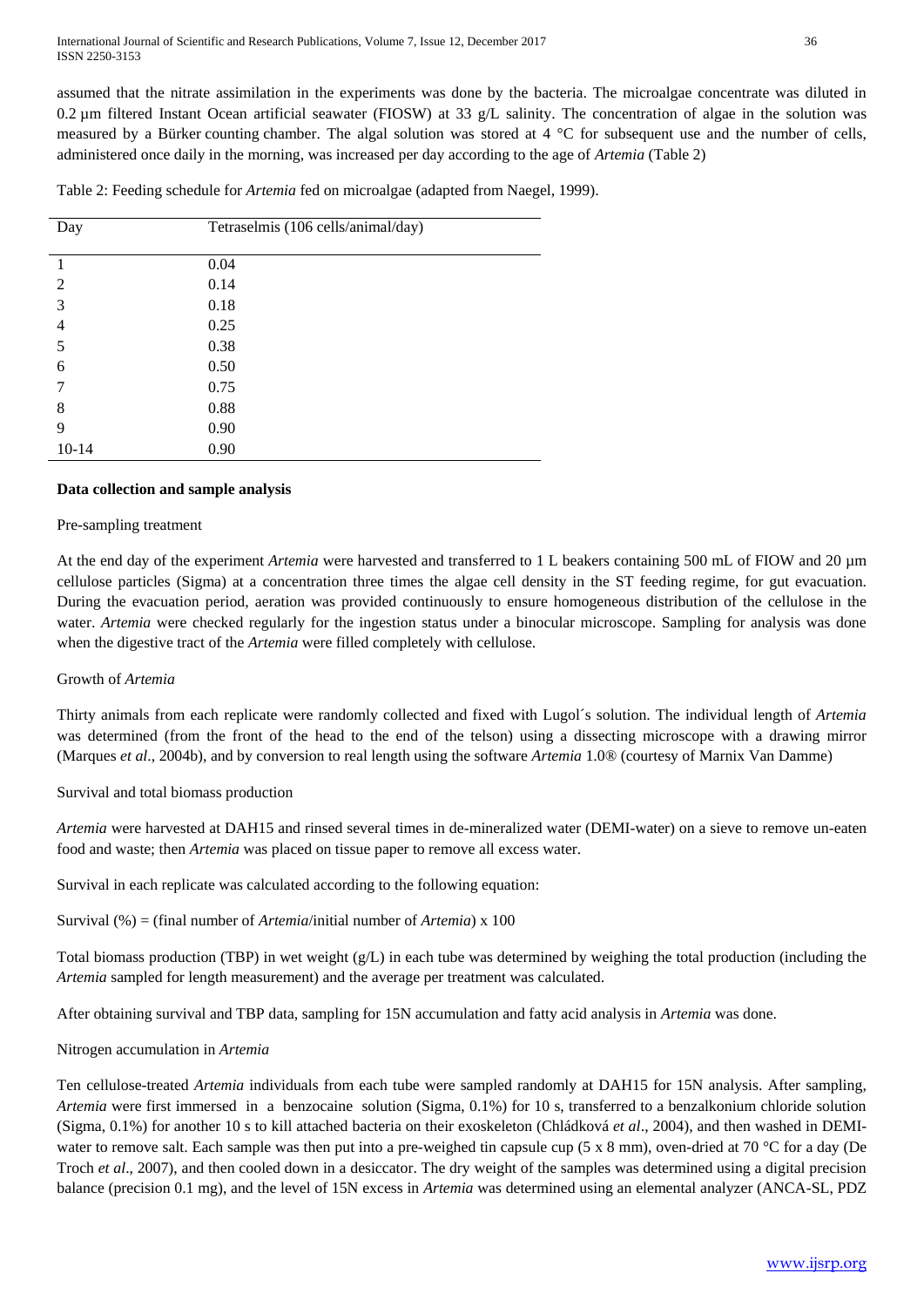International Journal of Scientific and Research Publications, Volume 7, Issue 12, December 2017 37 ISSN 2250-3153

Europa, UK) coupled to a continuous flow isotope-ratio mass spectrometer (CF-IRMS) (20-20, SerCon, UK) at the Department of Applied Analytical and Physical Chemistry, Ghent University, Belgium.

Nitrogen derived from heterotrophic bacteria in *Artemia* was calculated according to the formula as described by Fry (2006): the nitrogen stable isotope contents in *Artemia* are expressed as δ values in parts per thousand (‰).

δ 15N ‰ = [(Rsample – Rstd)/Rstd ] x 1000

where  $R =$  ratio 15N/14N. Rstd = 0.0036765, the internationally recognized standard for atmospheric N2.

Fatty acids composition of *Artemia* and feed sources

After weighing the biomass and after taking animals for 15N, *Artemia* from each culture vial were frozen at − 20 °C for fatty acid analysis. Fatty acid methyl esters (FAME) of *Artemia* were prepared by transesterification for gas chromatography and identified by a gas chromatograph (GC), via a procedure modified from Lepage and Roy (1984) and Coutteau and Sorgeloos (1995). Briefly, 0.2 g of *Artemia* biomass was weighed on the bottom of a 35 mL glass tube with a teflon® lined screw cap. Total lipids were extracted from *Artemia* with a solvent mixture including 100 μL of internal standard solution (containing 4.78255 mg/mL 20:2n-6 or 14.39986 mg 22:2n-6 fatty acid dissolved in iso-octane), 5 mL of methanol/toluene  $(3:2 \text{ v/v})$  solution and 5 mL of freshly prepared acetylchloride/methanol (1:20 v/v) solution. The air in the tube was flushed out by nitrogen gas and the tube was then closed tightly. The product in the tube was mixed by shaking and the reaction was left to take place for 1 h at 100 °C in a boiling bath with shaking every 10 min. Then the sample was allowed to cool down and 5 mL of hexane and 5 mL of distilled water were added to the tube. The sample was extracted by centrifugation  $(\pm 2,000 \text{ x g}; 5 \text{ min})$  with hexane and transferred into another glass tube. The combined hexane phase was dried by vacuum filtering in a 50 mL pre-weighed pear-shaped flask over a 4 cm diameter P3 filter, filled for one third with anhydrous sodium sulfate powder. The tube and the filter were rinsed several times with hexane  $(\pm 5 \text{ mL})$  until the flask was filled up. The solvent was evaporated on a rotary evaporator at 35 °C, flushed to dryness with nitrogen gas, and the pear-shaped flask was weighed again. The dried FAME was finally dissolved in 0.5 mL iso-octane and transferred into a 2 mL glass vial with teflon® lined screw cap. The vial was flushed with nitrogen and the sample was stored at − 30 °C until injection. For the actual GC analysis, 0.25 µL of the iso-octane dilution was injected, containing  $\pm$  2 mg FAME/mL. The individual FAME-amounts were calculated using the known amount of the internal standard as a reference.

Quantitative determination was done by a Chrompack CP9001 gas chromatograph equipped with a CP9010 liquid autosampler and a temperature-programmable on-column injector. Injections were performed on-column into a 50 m long polar capillary column, BPX70 (forte-series, SGE Australia), with a diameter of 0.32 mm and a layer thickness of 0.25 µm. The BPX70 was connected to a 2.5 m long methyl deactivated pre-column. The carrier gas was hydrogen, at a pressure of 100 kPa using a flame ionization detector (FID). The oven was programmed to rise from the initial temperature of 85 °C to 150 °C at a rate of 30 °C/min, from 150 °C to 152 °C at 0.1 °C/min, from 152 °C to 172 °C at 0.65 °C/min, from 172 °C to 187 °C at 25 °C/min and set to stay at 187 °C for 7 min. The injector was heated from 85 °C to 190 °C at 5 °C/sec and was set to stay at 190 °C for 30 min.

Analog to digital (A/D) conversion of the FID signal and subsequent data capture to a computer was done with an Agilent 35900E A/D converter. Peak identification was based on GLC-68 series standard reference mixtures, complemented by individual standards (both from Nu-Chek-Prep, Inc., USA). Integration and calculations were done on a Microsoft -Windows© -based computer using Agilent GC Chemstation Rev. B.02.01 (build 244), complemented by two custom designed Microsoft Excel© macros.

Relative survival increase and relative total biomass production increase

The relative survival increase (RSI) and relative total biomass production (TBP) increase (RTBPI) were calculated to assess the effect of carbohydrate addition to the *Artemia* culture according to the following formula:

RSI or RTBPI (%) = (survival or TBP of treatmenti – survival or TBP of controli)/ survival or TBP of controli

Where  $i=1-4$ 

# **Statistical analysis**

The data of biomass production, fatty acid levels and the values of 15N nitrogen were checked for normal distribution and homogeneity of variance by p-p plots and Levene's test of Statistica 7.0 software for windows. If one of these assumptions could not be satisfied, data were transformed, prior to two-way analysis of variance (ANOVA), which was used to test the effect of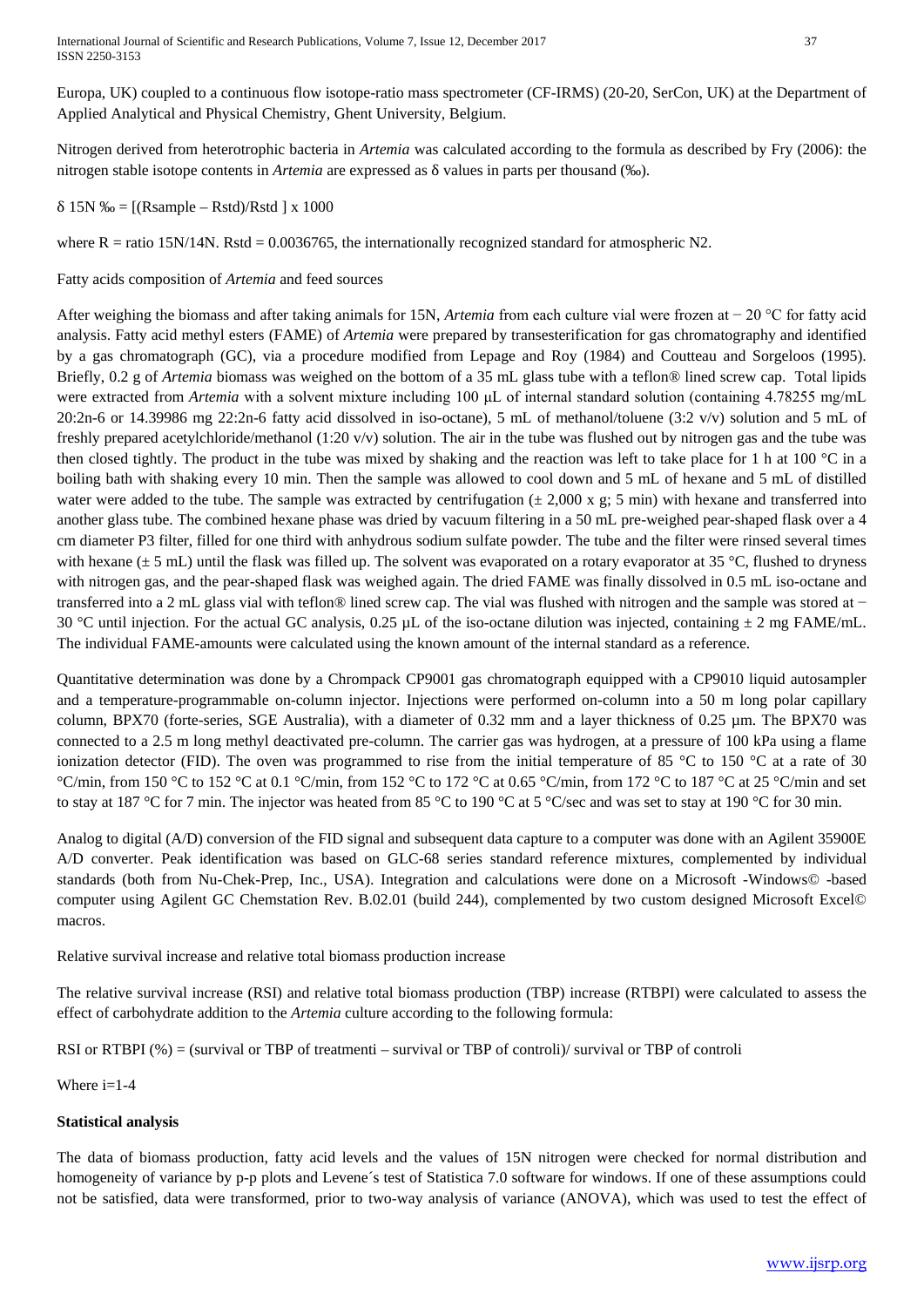feeding regime and carbohydrate addition, and the interaction between these factors, on the survival, individual length and biomass production of *Artemia*. This was followed by Tukey´s honestly significant difference (HSD) test, employed at 0.05 probability level. A non-parametric, Kruskal-Wallis, test was used when the transformation could not be applied. One-way ANOVA was performed for fatty acid levels and 15N accumulation in the *Artemia* tissue.

# III. RESULT

## *Artemia* **performance**

Feeding regime and carbon addition both had a significant effect (p < 0.05) on *Artemia* survival and biomass production. Feeding regime also had a significant effect on growth ( $p < 0.05$ ). Interaction between both variables was only significant for growth (Table 3).

Table 3: Probability levels of two-way analysis of variance (with feeding regime and carbon addition as independent factors) on survival, individual length (IL) and total biomass production (TBP) of *Artemia*. Asterisk (\*) indicates significance (p < 0.05).

| Source               | p-value  |          |          |  |  |  |  |  |
|----------------------|----------|----------|----------|--|--|--|--|--|
|                      | Survival |          | TBP      |  |  |  |  |  |
| Feeding regime (FR)  | $0.008*$ | $0.000*$ | $0.000*$ |  |  |  |  |  |
| Carbon addition      | $0.000*$ | 0.582    | $0.000*$ |  |  |  |  |  |
| FR x carbon addition | 0.814    | $0.001*$ | 0.491    |  |  |  |  |  |

Survival of solely microalgae-fed *Artemia* didn't strictly decrease in the order of the reduction of algae supply. When comparing to the SF1 regime, the survival of *Artemia* fed the SF1/2 regime increased, but decreased for the SF1/3 and SF1/4 regimes. In comparison to the non-treated respective controls, the addition of carbohydrate improved survival of *Artemia* in all feeding regimes, and the increase was significant ( $p < 0.05$ ) for SF1/3, as illustrated as well by the high RSI values, 182%, for this treatment. When comparing the four feeding regimes, the best survival was shown by SF1/2+S10, SF1+S10 and SF1/3+S10, while the poorest survival was shown by SF1/4 (Table 4).

The availability of microalgae as monodiet in the culture medium affected the growth of *Artemia*: with the exception of SF1/3, the individual length gradually but non-significantly decreased when the feeding regime was gradually reduced from SF1 to SF1/4. With addition of carbohydrate, a higher individual length of *Artemia* was shown in both SF1 and SF1/2 treatments as compared to their matching control treatment, but a lower body length in case of SF1/3 and SF1/4. In the case of SF1/3 this decrease was significant ( $p < 0.05$ ).

As a combination of growth and survival, also the TBP of *Artemia* was related to the density of algae in the culture medium. TBP gradually reduced from the SF1 to the SF1/4 regime of solely algae fed *Artemia*, and the reduction was significant in the lowest feeding treatment (SF1/4) as compared to SF1 (p < 0.05). The addition of carbohydrate to the *Artemia* cultures improved biomass production in all feeding regimes as compared to its corresponding control treatments, but the increase was not significant ( $p >$ 0.05). Moreover, the RTBPI gradually increased from around 60% for SF1 to nearly 150% for SF1/4, as compared to the matching control treatments. When comparing the four feeding regimes, the best TBP was shown by SF1+S10 and SF1/2+S10, while the poorest TBP was exhibited by SF1/4. The addition of sucrose to SF1/2 and SF1/3 feeding regimes increased the TBP of those treatments to a level equal or exceeding that obtained in the SF1 control.

Table 4: Final survival (%), individual length IL (mm) and biomass production TBP in wet weight (g/L) of *Artemia* fed on different algal paste rations and with stimulation of bacterial growth by carbohydrate addition. The values are mean  $\pm$  standard deviation  $(n = 3)$ . RSI = relative survival increase (%) of carbohydrate treatments as compared to respective controls; RTBPI = relative total biomass production increase (%) of carbohydrate treatments as compared to respective controls. Different superscript letters in the same column denote significant differences (p < 0.05). For abbreviation of the treatments, see Table 1.

| Treatment code      | Survival (%)                    | IL $(mm)$               | TBP $(g/L)$                 | $RSI(\%)$               | RTBPI(%)         |
|---------------------|---------------------------------|-------------------------|-----------------------------|-------------------------|------------------|
|                     |                                 |                         |                             |                         |                  |
| SF1 (control 1)     | $36.4 \pm 12.7^{\overline{ab}}$ | $7.0 \pm 1.6^{\rm bc}$  | $2.8 \pm 0.6^{\text{cd}}$   |                         |                  |
| $SF1+S10$           | $62.4 \pm 25.8$ <sup>bc</sup>   | $7.9 \pm 1.7^{\circ}$   | $4.6 \pm 1.7^{\rm d}$       | $84.3 \pm 63.0^{ab}$    | $60.2 \pm 35.1a$ |
| $SF1/2$ (control 2) | $41.1 \pm 13.4^{\text{abc}}$    | $6.7 \pm 1.1^{\rm abc}$ | $2.1 \pm 0.2^{\text{abc}}$  |                         |                  |
| $SF1/2+S10$         | $75.9 \pm 5.3^{\circ}$          | $6.9 \pm 1.1^{\rm abc}$ | $3.5 \pm 0.7$ <sup>cd</sup> | $54.8 \pm 10.9^{\circ}$ | $71.8 \pm 32.7a$ |
| $SF1/3$ (control 3) | $22.7 \pm 4.1^{\circ}$          | $7.2 \pm 1.4^{\rm bc}$  | $1.2 \pm 0.3^{ab}$          |                         |                  |
| $SF1/3 + S10$       | $61.1 \pm 11.6$ <sup>bc</sup>   | $5.9 \pm 1.1^a$         | $2.7 \pm 0.3^{bc}$          | $181.6 \pm 53.7^b$      | $118.9 + 25.6^a$ |
| $SF1/4$ (control 4) | $14.4 \pm 8.1^{\circ}$          | $6.4 \pm 1.3^{ab}$      | $0.6 \pm 0.3^{\text{a}}$    |                         |                  |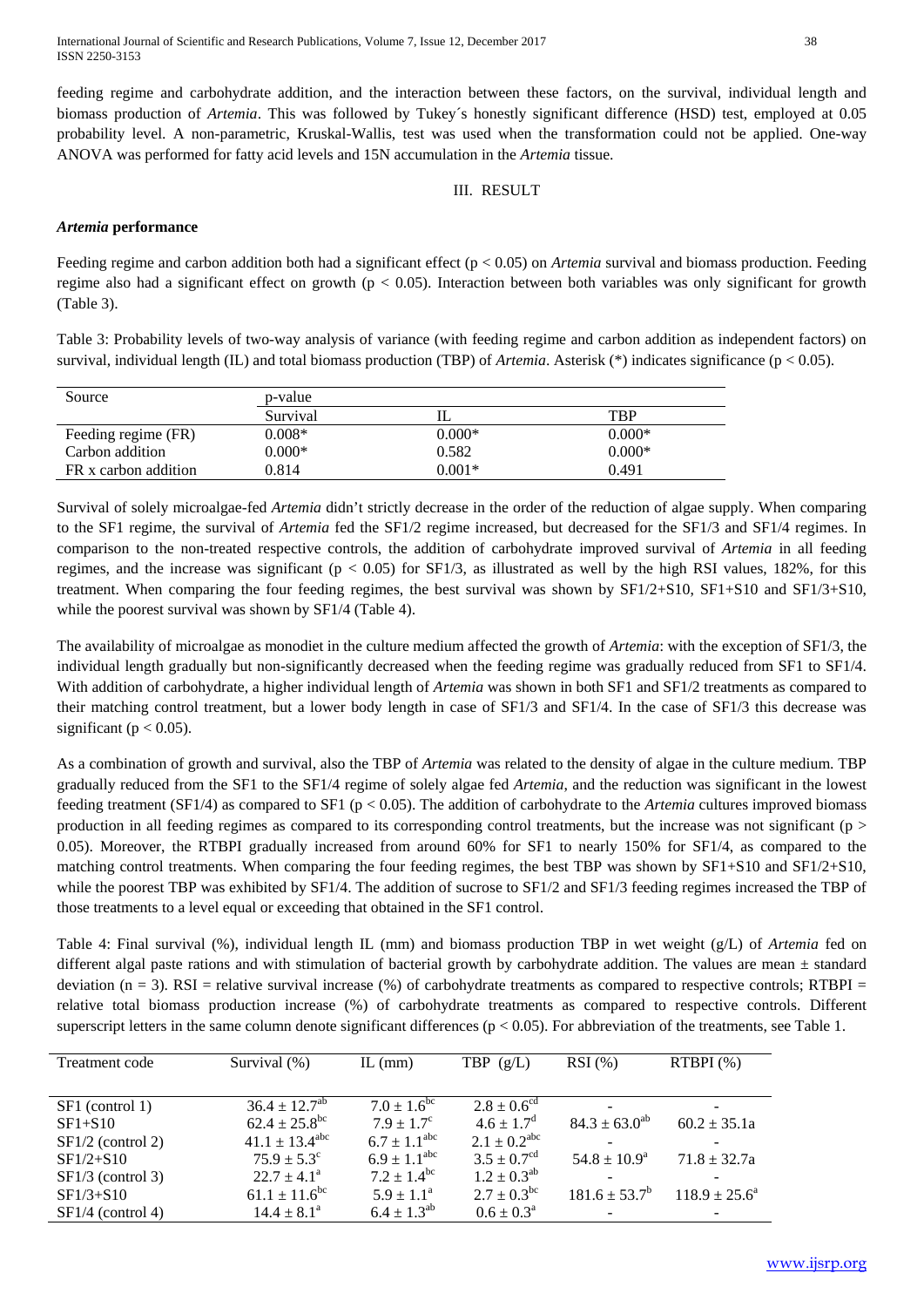| $SF1/4 + S10$ | $42.0 \pm 7.6$ <sup>abc</sup> | $\triangle$ ab<br>$6.1 \pm$<br>$+1.5$ | $\triangle$ ab<br>$14+0^4$<br>$\pm 0.3$<br>. <u>. .</u> | $192.9 \pm 53.3^{\circ}$ | $\pm 99.0^{\circ}$ |
|---------------|-------------------------------|---------------------------------------|---------------------------------------------------------|--------------------------|--------------------|
|               |                               |                                       |                                                         |                          |                    |

## **Fatty acids composition of feed and** *Artemia*

## Dietary fatty acids composition

Results of fatty acid analysis showed that the microalgae concentrate, Tetraselmis sp., was abundant with polyunsaturated fatty acids (PUFA) (57.1 mg/g DW), but contained low levels of monounsaturated fatty acids (MUFA) (19.7 mg/g DW); particularly, both 16:1n-7 and 18:1n-7 were present in equal amounts at 3.2 mg/g DW. In contrast to the algal concentrate, bacteria contained high levels of MUFA (37.7 mg/g DW). Particularly the 16:1n-7 and 18:1n-7 levels in bacteria were respectively 5 and 2 times higher than in the microalgae concentrate. Bacteria contained minor PUFA contents, which was 21 times lower than the PUFA contents in the microalgae concentrate. Additionally, 18:3n-3 in bacteria was 10 times lower than in the microalgae concentrate, and 20:5n-3 was below detection level (Table 5.5).

## Fatty acids composition of *Artemia*

The MUFA levels (mg/g DW) of *Artemia* fed solely microalgae were gradually reduced as the algal ration was reduced from the SF1 to the SF1/4 regime, resulting in a value for the SF1/4 regime significantly lower than in SF1 ( $p < 0.05$ ). The levels of 16:1n-7 were lower in the control treatments with reduced algal ration than in SF1, but the decrease was non-significant ( $p > 0.05$ ). The addition of carbohydrate increased MUFA levels in all feeding regimes as compared to the respective control treatments, and in case of SF1/3 and SF1/4 this increase was significant ( $p < 0.05$ ) (Table 5). For 16:1n-7 this increase was always significant; for total MUFA and 18:1n-7 it was significant for the lowest feeding regimes  $SF1/3$  and  $SF1/4$  (p < 0.05). In the latter two feeding regimes 18:1n-7 levels increased after carbohydrate addition to levels higher than in SF1 and SF1/2.

The PUFA content (mg/g DW) in *Artemia* fed solely algae non-significantly decreased from SF1 to the other algal feeding rations. The addition of carbohydrate into the *Artemia* cultures non-significantly reduced PUFA levels as compared to the respective control treatments ( $p > 0.05$ ). When comparing the four feeding regimes, significant difference was only found between SF1/3+S10 (19.7 mg/g DW) and the SF1 control (27.5 mg/g DW) ( $p < 0.05$ ). Moreover, 18:3n-3 levels of PUFA in *Artemia* fed solely algae was lower in the feeding rations SF1/2, SF 1/3 and SF1/4 as compared to SF1. This fatty acid was nonsignificantly reduced when carbohydrate was added (except for  $SF1/2$  where the level was constant) (p > 0.05). The addition of carbohydrate non-significantly reduced 20:5n-3 levels in the lowest feeding regimes (SF 1/3 and SF1/4).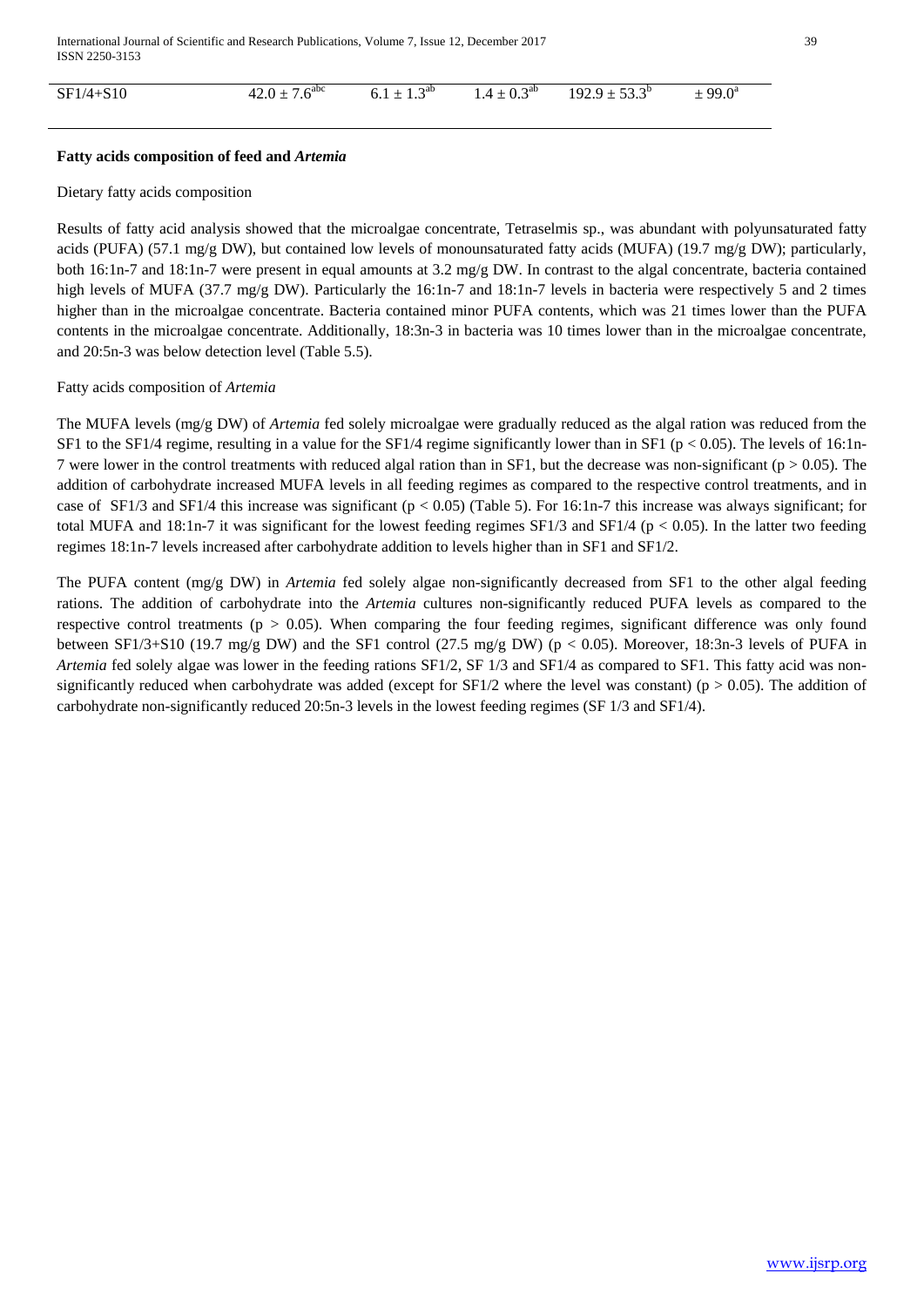Table 5: Fatty acids composition (mg/g DW) of Tetraselmis sp. concentrate, bacteria biomass (grown on sucrose) and *Artemia* biomass. Fatty acids, discussed in the text, are highlighted in grey. The values are mean  $\pm$  standard deviation (n = 3). Different superscript letters in the same column denote significant differences (p < 0.05). MUFA: monounsaturated fatty acids; PUFA: polyunsaturated fatty acids; total FA: total fatty acids. Value below detection limits is denoted by dash (−). For abbreviation of the treatments, see Table 1.

| Fatty acids | Tetraselmis sp.          | Bacteria | SF1                      | $SF1+S10$                                                                           | SF1/2                   | $SF1/2 + S10$              | SF1/3                    | $SF1/3 + S10$                                        | SF1/4                                                       | $SF1/4 + S10$           |
|-------------|--------------------------|----------|--------------------------|-------------------------------------------------------------------------------------|-------------------------|----------------------------|--------------------------|------------------------------------------------------|-------------------------------------------------------------|-------------------------|
|             |                          |          |                          |                                                                                     |                         |                            |                          |                                                      |                                                             |                         |
| 14:0        | $1.1 \pm 0.1$            | 1.9      | $0.7 \pm 0.1$            | $0.8 \pm 0.1$                                                                       | $0.5 \pm 0.1$           | $0.7 \pm 0.1$              | $0.4 \pm 0.2$            | $0.8 \pm 0.2$                                        | $0.5 \pm 0.1$                                               | $0.7 \pm 0.3$           |
| $14:1n-5$   | $0.2 \pm 0.0$            | 1.5      | $0.4\pm0.1^{\rm ab}$     | $0.7 \pm 0.2^b$                                                                     | $0.2 \pm 0.1a$          | $0.5 \pm 0.1^{ab}$         | $0.2 \pm 0.1a$           | $0.6 \pm 0.2^{\text{ab}}$                            | $0.3\pm0.1^{\text{ab}}$                                     | $0.4 \pm 0.1^{ab}$      |
| 15:0        | $0.1 \pm 0.0$            | 0.1      | $0.3 \pm 0.0$            | $0.3 \pm 0.0$                                                                       | $0.2 \pm 0.0$           | $0.3 \pm 0.0$              | $0.2 \pm 0.1$            | $0.2 \pm 0.0$                                        | $0.3 \pm 0.0$                                               | $0.3 \pm 0.0$           |
| $15:1n-5$   | <b>Contract Contract</b> | 0.1      | <b>Contractor</b>        | <b>Contractor</b>                                                                   | and the control of      | <b>Contract Contract</b>   | <b>Contract Contract</b> | $0.2 \pm 0.2$                                        | $0.2 \pm 0.0$                                               | $0.8 \pm 0.3$           |
| 16:0        | $19.9 \pm 1.0$           | 9.3      | $12.5 \pm 1.7^b$         | $12.0 \pm 0.6^b$                                                                    | $9.9 \pm 0.0^{ab}$      | $10.1 \pm 0.5^{ab}$        | $9.0 \pm 3.0^{ab}$       | $8.9 \pm 0.8^{\rm a}$                                | $9.4 \pm 0.7^{ab}$                                          | $8.5 \pm 1.2^{\circ}$   |
| $16:1n-7$   | $3.2 \pm 0.2$            | 16.0     | $1.4 \pm 0.3^{\rm a}$    | $3.4 \pm 1.8^b$                                                                     | $0.9 \pm 0.0^{\rm a}$   | $2.9 \pm 0.9^b$            | $1.0 \pm 0.4^a$          | $4.0 \pm 1.1^{\rm b}$                                | $1.0 \pm 0.0^a$                                             | $2.7 \pm 0.8^{\rm b}$   |
| 17:0        | $2.5 \pm 0.2$            | 0.1      | $0.9 \pm 0.1$            | $1.0 \pm 0.2$                                                                       | $0.6 \pm 0.0$           | $0.8 \pm 0.1$              | $0.6\pm0.2$              | $0.8 \pm 0.1$                                        | $0.7 \pm 0.0$                                               | $0.8 \pm 0.1$           |
| $17:1n-7$   | $1.3 \pm 0.0$            | 0.4      | $0.4 \pm 0.1$            | $0.1 \pm 0.2$                                                                       | $0.4 \pm 0.0$           | <b>Contractor</b>          | $0.3 \pm 0.0$            | $0.3 \pm 0.2$                                        | $0.2 \pm 0.2$                                               | $0.1 \pm 0.1$           |
| 18:0        | $0.6 \pm 0.0$            | 0.9      | $6.0 \pm 0.3$            | $6.2 \pm 0.3$                                                                       | $6.1 \pm 0.0$           | $6.1 \pm 0.3$              | $5.7 \pm 1.0$            | $5.9 \pm 0.5$                                        | $6.1 \pm 0.1$                                               | $5.9 \pm 1.3$           |
| $18:1n-9$   | $10.3 \pm 0.3$           | 1.3      | $13.2 \pm 1.8$           | $12.9 \pm 0.7$                                                                      | $11.7 \pm 0.0$          | $11.2 \pm 0.5$             | $10.9 \pm 3.1$           | $9.4 \pm 0.5$                                        | $10.5 \pm 0.1$                                              | $9.1 \pm 0.9$           |
| $18:1n-7$   | $3.2 \pm 0.2$            | 7.1      | $6.5 \pm 0.5^{\text{a}}$ | $7.7 \pm 1.5^{\rm abc}$                                                             | $6.6 \pm 0.0^{\rm a}$   | $7.8 \pm 1.0^{ab}$         | $6.4 \pm 1.6^{\rm a}$    | $10.1\pm0.6^{\circ}$                                 | $6.1 \pm 0.0^{\text{a}}$                                    | $9.1 \pm 0.5^{bc}$      |
| $18:2n-6-t$ | <b>Contractor</b>        | 0.1      | $0.1 \pm 0.1$            | $0.1 \pm 0.0$                                                                       | $0.1 \pm 0.0$           | $0.1 \pm 0.0$              | $0.1 \pm 0.0$            | $0.1 \pm 0.0$                                        | <b>Contractor</b>                                           | $0.1 \pm 0.1$           |
| $18:2n-6-c$ | $8.4 \pm 0.3$            | 0.1      | $6.3 \pm 0.9$            | $5.6 \pm 0.6$                                                                       | $5.5 \pm 0.0$           | $5.1 \pm 0.2$              | $5.0 \pm 1.2$            | $4.3 \pm 0.3$                                        | $5.2 \pm 0.2$                                               | $4.5 \pm 0.3$           |
| 19:0        | $0.1 \pm 0.0$            | $\sim$   | <b>Contractor</b>        | $\mathcal{L}^{\text{max}}_{\text{max}}$ and $\mathcal{L}^{\text{max}}_{\text{max}}$ | <b>Contractor</b>       | <b>Contractor</b>          | <b>Contractor</b>        | $\alpha$ , $\alpha$ , $\alpha$ , $\alpha$ , $\alpha$ | $\mathcal{L}^{\mathcal{L}}$ and $\mathcal{L}^{\mathcal{L}}$ | $\sim 100$ km s $^{-1}$ |
| $18:3n-6$   | $4.6 \pm 0.3$            | 0.6      | $1.9 \pm 0.3$            | $1.9 \pm 0.2$                                                                       | $1.4 \pm 0.0$           | $1.7 \pm 0.1$              | $1.3 \pm 0.4$            | $1.3 \pm 0.1$                                        | $1.3 \pm 0.1$                                               | $1.3 \pm 0.1$           |
| $19:1n-9$   | $0.1 \pm 0.0$            | 0.2      | $0.2 \pm 0.0$            | $0.2 \pm 0.1$                                                                       | $0.2 \pm 0.0$           | $0.1 \pm 0.0$              | $0.1 \pm 0.0$            | $0.1 \pm 0.0$                                        | $0.2 \pm 0.1$                                               | $0.3 \pm 0.3$           |
| $18:3n-3$   | $20.7 \pm 0.9$           | 0.2      | $10.1 \pm 1.9^{\circ}$   | 9.1 $\pm$ 1.1 <sup>bc</sup>                                                         | $7.6 \pm 0.0^{\rm abc}$ | $7.9 \pm 0.4^{\rm bc}$     | $7.4 \pm 1.7$ abc        | $6.5 \pm 0.6a$                                       | $8.1 \pm 0.6$ bcd                                           | $6.7 \pm 0.9$ ab        |
| $18:4n-3$   | $11.6 \pm 0.5$           | 0.1      | $3.6 \pm 0.7c$           | $3.8 \pm 0.5c$                                                                      | $2.6 \pm 0.0^{\rm abc}$ | $3.0 \pm 0.3^{\text{abc}}$ | $2.5 \pm 0.8$ ab         | $2.5 \pm 0.2a$                                       | $2.6 \pm 0.3$ abc                                           | $2.5 \pm 0.1a$          |
| 20:0        | <b>Contact</b>           | 0.1      | $1.0 \pm 0.0$            | $1.0 \pm 0.0$                                                                       | $1.0 \pm 0.0$           | $1.0 \pm 0.0$              | $1.0 \pm 0.0$            | $1.0 \pm 0.0$                                        | $1.0 \pm 0.0$                                               | $1.0 \pm 0.0$           |
| $20:1n-9$   | $0.8 \pm 0.0$            | 0.1      | $0.7 \pm 0.1$            | $0.6 \pm 0.0$                                                                       | $0.6 \pm 0.0$           | $0.5 \pm 0.0$              | $0.6 \pm 0.1$            | $0.7 \pm 0.3$                                        | $0.5 \pm 0.1$                                               | $0.4 \pm 0.1$           |
| $20:1n-7$   | $0.7 \pm 0.0$            | 0.3      | and the control          | <b>Contract Contract</b>                                                            | $0.1 \pm 0.0$           | $0.1 \pm 0.0$              | $0.4 \pm 0.5$            | $0.1 \pm 0.0$                                        | $0.3 \pm 0.2$                                               | $0.8 \pm 0.1$           |
| 21:0        | $0.3 \pm 0.0$            | $\sim$   | $0.2 \pm 0.0$            | $0.1 \pm 0.0$                                                                       | $0.1 \pm 0.0$           | $0.1 \pm 0.0$              | $0.1 \pm 0.0$            | $0.1 \pm 0.0$                                        | $0.1 \pm 0.0$                                               | $0.1 \pm 0.0$           |
| $20:3n-6$   | $0.2 \pm 0.1$            | 0.2      | $0.1 \pm 0.1$            | $0.2 \pm 0.1$                                                                       | $0.2 \pm 0.0$           | $0.2 \pm 0.0$              | $0.2 \pm 0.0$            | $0.2 \pm 0.0$                                        | $0.2 \pm 0.0$                                               | $0.2 \pm 0.0$           |
| $20:4n-6$   | $2.1 \pm 0.1$            | 0.1      | $1.8 \pm 0.2$            | $1.7 \pm 0.1$                                                                       | $2.1 \pm 0.0$           | $1.7 \pm 0.1$              | $1.8 \pm 0.2$            | $1.7 \pm 0.2$                                        | $1.7 \pm 0.0$                                               | $1.6 \pm 0.2$           |
| $20:3n-3$   | <b>Contractor</b>        | $\sim$   | $0.2 \pm 0.0$            | $0.2 \pm 0.0$                                                                       | $0.2 \pm 0.0$           | $0.1 \pm 0.0$              | $0.2 \pm 0.0$            | $0.1 \pm 0.0$                                        | $0.2 \pm 0.0$                                               | $0.1 \pm 0.0$           |
| $20:4n-3$   | $0.8 \pm 0.0$            | 0.1      | $0.5 \pm 0.1$            | $0.5 \pm 0.2$                                                                       | $0.3 \pm 0.0$           | $0.4 \pm 0.0$              | $0.3 \pm 0.0$            | $0.3 \pm 0.0$                                        | $0.4 \pm 0.0$                                               | $0.3 \pm 0.1$           |
| 22:0        | <b>Contract Contract</b> |          | $0.5 \pm 0.1$            | $0.4 \pm 0.0$                                                                       | $0.4 \pm 0.0$           | $0.4 \pm 0.0$              | $0.5 \pm 0.0$            | $0.4 \pm 0.0$                                        | $0.4\pm0.0$                                                 | $0.5 \pm 0.1$           |
| $20:5n-3$   | $6.7 \pm 0.2$            |          | $2.9 \pm 0.2^b$          | $3.0 \pm 0.1^{\rm b}$                                                               | $3.0 \pm 0.0^{\rm b}$   | $3.0 \pm 0.1^{\rm b}$      | $2.9 \pm 0.4^{ab}$       | $2.5 \pm 0.2^{\circ}$                                | $3.1 \pm 0.3^b$                                             | $2.8 \pm 0.2$ ab        |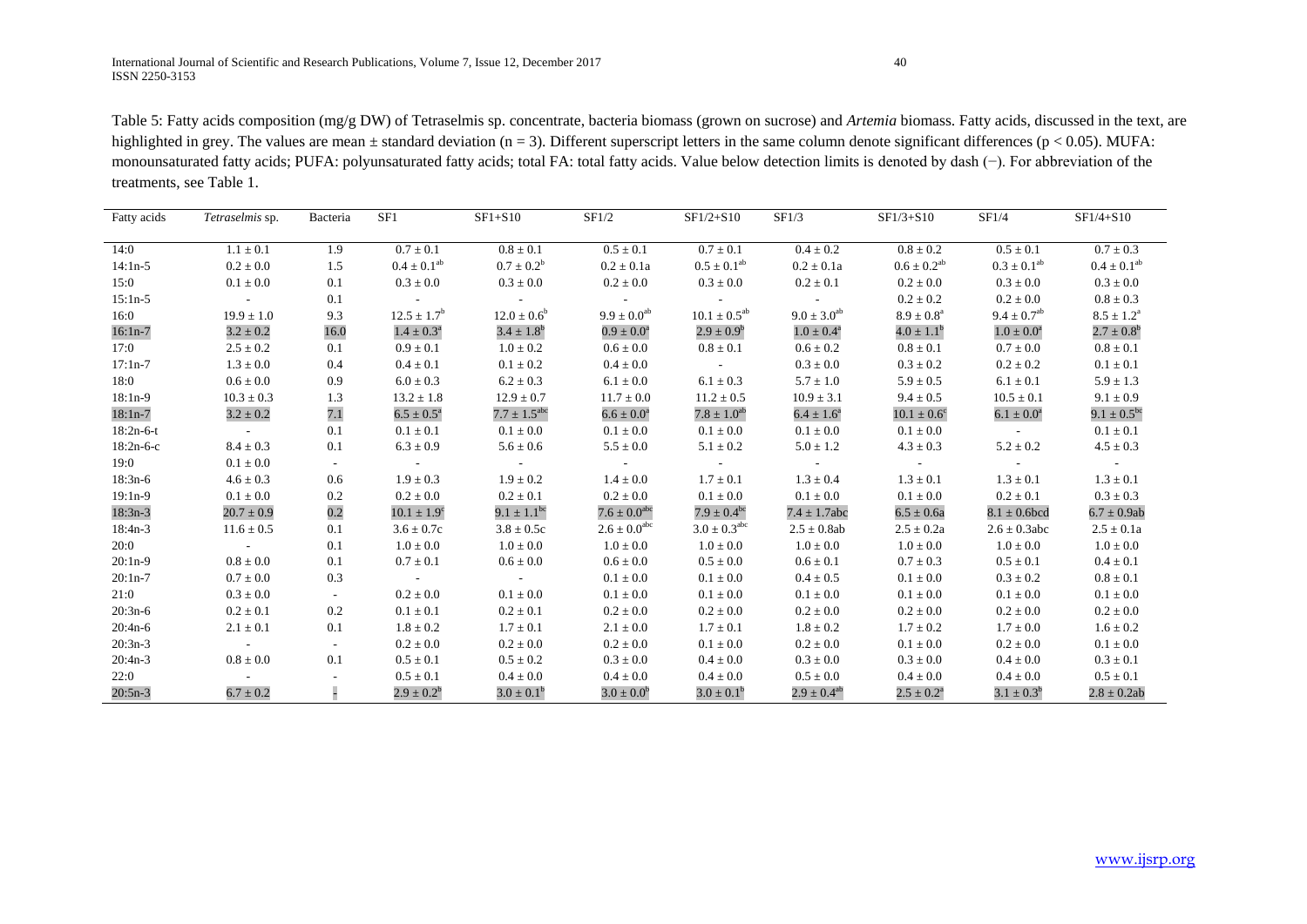| Table 5.5, continued |  |  |  |
|----------------------|--|--|--|
|----------------------|--|--|--|

| Fatty acids     | Tetraselmis sp.          | Bacteria                     | SF1               | $SF1+S10$                | SF1/2                    | $SF1/2 + S10$            | SF1/3                    | $SF1/3 + S10$            | SF1/4                    | $SF1/4 + S10$     |
|-----------------|--------------------------|------------------------------|-------------------|--------------------------|--------------------------|--------------------------|--------------------------|--------------------------|--------------------------|-------------------|
|                 |                          |                              |                   |                          |                          |                          |                          |                          |                          |                   |
| $22:1n-9$       |                          | ۰                            | $0.1 \pm 0.0$     | $0.1 \pm 0.0$            | $0.1 \pm 0.0$            | $0.1 \pm 0.0$            | $0.1 \pm 0.0$            | $0.1 \pm 0.0$            |                          |                   |
| $22:1n-7$       | $\sim$                   | $\qquad \qquad \blacksquare$ | $0.4 \pm 0.0$     | $0.3 \pm 0.0$            | $0.3 \pm 0.0$            | $0.3 \pm 0.0$            | $0.3 \pm 0.1$            | $0.2 \pm 0.1$            | $0.2 \pm 0.0$            | $0.1 \pm 0.0$     |
| 23:0            | 0.3                      | $\overline{\phantom{0}}$     | $0.2 \pm 0.0$     | $0.2 \pm 0.0$            | $0.2 \pm 0.0$            | $0.2 \pm 0.0$            | $0.2 \pm 0.0$            | $0.2 \pm 0.0$            | $\overline{\phantom{a}}$ |                   |
| $21:5n-3$       |                          | ۰                            |                   | $0.2 \pm 0.0$            | $0.1 \pm 0.0$            | $0.1 \pm 0.0$            | $0.2 \pm 0.0$            | $0.2 \pm 0.0$            | $0.2 \pm 0.0$            | $0.2 \pm 0.0$     |
| $23:1n-9$       | $\overline{\phantom{0}}$ | $\overline{\phantom{a}}$     |                   | $\overline{\phantom{a}}$ |                          | $\overline{\phantom{a}}$ |                          |                          | $\overline{\phantom{a}}$ |                   |
| $22:4n-6$       | 0.5                      | 0.3                          |                   | $\overline{\phantom{a}}$ | ٠                        | $\overline{\phantom{a}}$ | $\overline{\phantom{a}}$ | $\sim$                   | $\overline{\phantom{a}}$ |                   |
| $22:3n-3$       | $\overline{\phantom{a}}$ | $\overline{\phantom{a}}$     |                   | ۰                        |                          | $\overline{\phantom{a}}$ |                          |                          |                          |                   |
| $22:5n-6$       |                          | 0.1                          |                   | ۰                        |                          |                          |                          |                          |                          |                   |
| $22:4n-3$       |                          | $\overline{\phantom{a}}$     |                   | ۰                        |                          |                          |                          | $\overline{\phantom{a}}$ |                          |                   |
| 24:0            | $\overline{\phantom{a}}$ | ۰                            |                   | $\sim$                   | $\overline{\phantom{a}}$ | $\overline{\phantom{a}}$ | $\overline{\phantom{a}}$ | $\sim$                   | $\overline{\phantom{a}}$ |                   |
| $22:5n-3$       | $0.4 \pm 0.0$            | $\overline{\phantom{a}}$     |                   | ۰                        |                          | $\overline{\phantom{a}}$ |                          |                          | $\overline{\phantom{a}}$ |                   |
| $24:1n-9$       | $\sim$                   | 0.1                          |                   |                          | ٠                        |                          |                          |                          |                          |                   |
| $22:6n-3$       | $1.4 \pm 0.0$            | 0.1                          | $0.1 \pm 0.0$     | $0.1 \pm 0.0$            |                          |                          |                          | $0.1 \pm 0.0$            | $0.1 \pm 0.0$            | $0.1 \pm 0.0$     |
| <b>MUFA</b>     | $19.7 \pm 0.8$           | 37.7                         | $23.3 \pm 1.9$ bc | $26.0 \pm 2.1c$          | $21.1 \pm 0.2$ abc       | $23.6 \pm 1.9$ bc        | $20.3 \pm 1.2$ ab        | $25.6 \pm 2.5c$          | $19.5 \pm 0.2a$          | $23.7 \pm 0.6c$   |
| <b>PUFA</b>     | $57.1 \pm 2.6$           | 2.7                          | $27.5 \pm 1.2b$   | $26.4 \pm 1.9$ ab        | $23.9 \pm 1.2ab$         | $23.4 \pm 0.9$ ab        | $21.8 \pm 2.1$ ab        | $19.7 \pm 1.3a$          | $23.2 \pm 1.5$ ab        | $20.2 \pm 0.6$ ab |
| <b>Total FA</b> | $101.5 \pm 5.0$          | 64.1                         | $82.6 \pm 10.5$   | $83.4 \pm 5.1$           | $68.7 \pm 0.1$           | $74.8 \pm 4.9$           | $65.0 \pm 16.0$          | $69.4 \pm 5.3$           | $67.2 \pm 2.9$           | $69.1 \pm 4.4$    |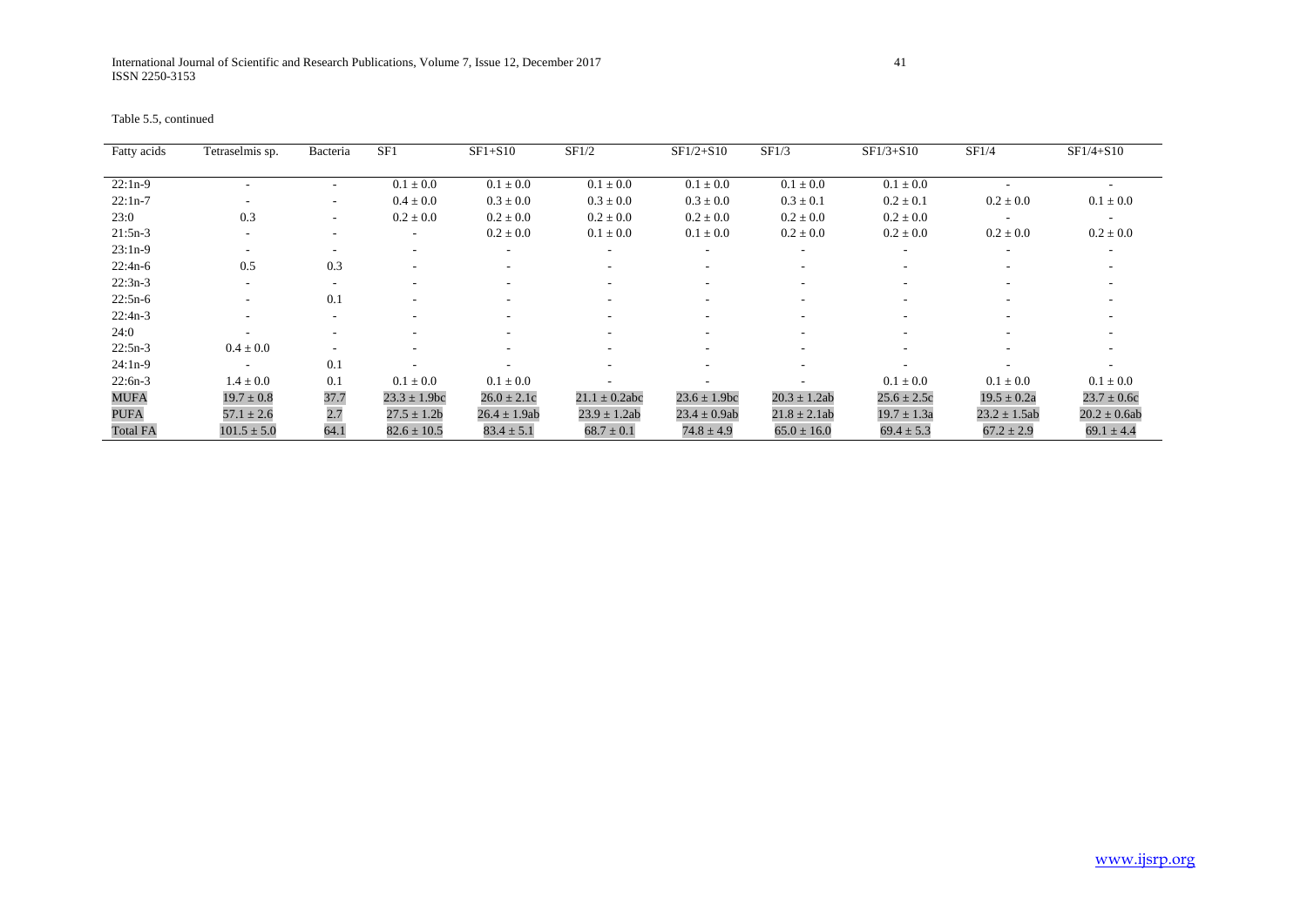## **Nitrogen derived from heterotrophic bacteria**

The natural 15N abundance in *Artemia* was as low as 10‰ (Fig. 1).The excess of 15N in *Artemia* was inversely proportional with the availability of microalgae in the culture, resulting in values significantly higher for the lowest feeding regimes as compared to the standard regime SF1 ( $p < 0.05$ ).



Figure 1: 15N nitrogen accumulation in *Artemia*. The values are mean  $\pm$  standard deviation (n = 3). Indices a, b, c, and d are indicating homogenous subsets ( $p < 0.05$ ). For abbreviation of the treatments, see Table 1.

#### IV. DISCUSSION

The survival of *Artemia* fed solely on algae concentrate at the standard feeding ration in the current study was less than 50%, which is lower than survival of *Artemia* in a previous study by Fábregas *et al*. (1996) where *Artemia* were fed live Tetraselmis during 19 days. Loss of nutritional quality may have occurred during centrifugation, harvesting, transportation and/or storage of the algae (McCausland *et al*., 1999). According to Albentosa *et al*. (1997) the process of algae preservation may affect the cell wall, hence reducing their digestibility.

This study demonstrated that stimulating bacterial growth by adding carbohydrate at C/N ratio 10 increased the survival of *Artemia* in all feeding rations. This is a confirmation of our previous finding (Toi *et al*., 2013) where manipulation of C/N ratio 10 also improved *Artemia* survival. *Artemia* fed the SF1/3 or SF1/4 regime together with sucrose addition had more or less 3-fold increase of survival (RSI values) as compared to the SF1 or SF1/2 regimes. However, the manipulation of C/N ratio 10 only improved body length of *Artemia* in SF1 and SF1/2 ration, while the body length of *Artemia* in SF1/3 and SF1/4 was reduced by sucrose addition. This finding is not entirely similar to our previous study where C/N ratio 10 addition improved body length of *Artemia* at any feeding regime. The poor growth of *Artemia* in sucrose added SF1/3 and SF1/4 treatments as compared to the corresponding control treatments may relate to the relatively high survival combined with lower food availability, due to reduced algal concentration. The nutritional supplement from the bacteria may not have been enough to compensate for the lack of nutrients from algae when compared to the matching control treatment. Moreover, the higher survival in sucrose supplemented treatments led to higher total biomass production in all sucrose added treatments as compared to the corresponding control treatments, with the most prominent (and often significant) effect at the lowest algal feeding regimes SF 1/3 and SF ¼.

The fatty acid (FA) composition in *Artemia* biomass responds to the FA composition in its diets (Zhukova *et al*., 1998). The differences in fatty acid composition between algae and bacteria allows to use certain (groups of) fatty acids as biomarkers (Chamberlain *et al*., 2005) when assessing the ingestion and utilization of bacteria by *Artemia* in combination with different algae rations (Intriago and Jones, 1993). The MUFA levels in *Artemia* in our study indicate that this group of fatty acids increases when stimulating bacterial growth in the culture medium, in agreement with previous findings (Toi *et al*., 2013). This confirms that bacteria contribute nutrients to the *Artemia* tissue. Particularly the levels of both 16:1n-7 and 18:1n-7, the main MUFA components of bacteria (Table 5), were higher in all carbohydrate supplemented treatments. These fatty acids were also found at high levels in previous studies where co-feeding of bacteria and microalgae was offered to *Artemia* (Intriago and Jones, 1993; Brown *et al*., 1996; Toi *et al*., 2013). In comparison to previous study (Toi *et al*., 2013), there was a similar trend of MUFA accumulation in *Artemia*, with a considerable increase of MUFA accumulation in *Artemia* when sucrose was administrated at low microalgae supply, and a moderate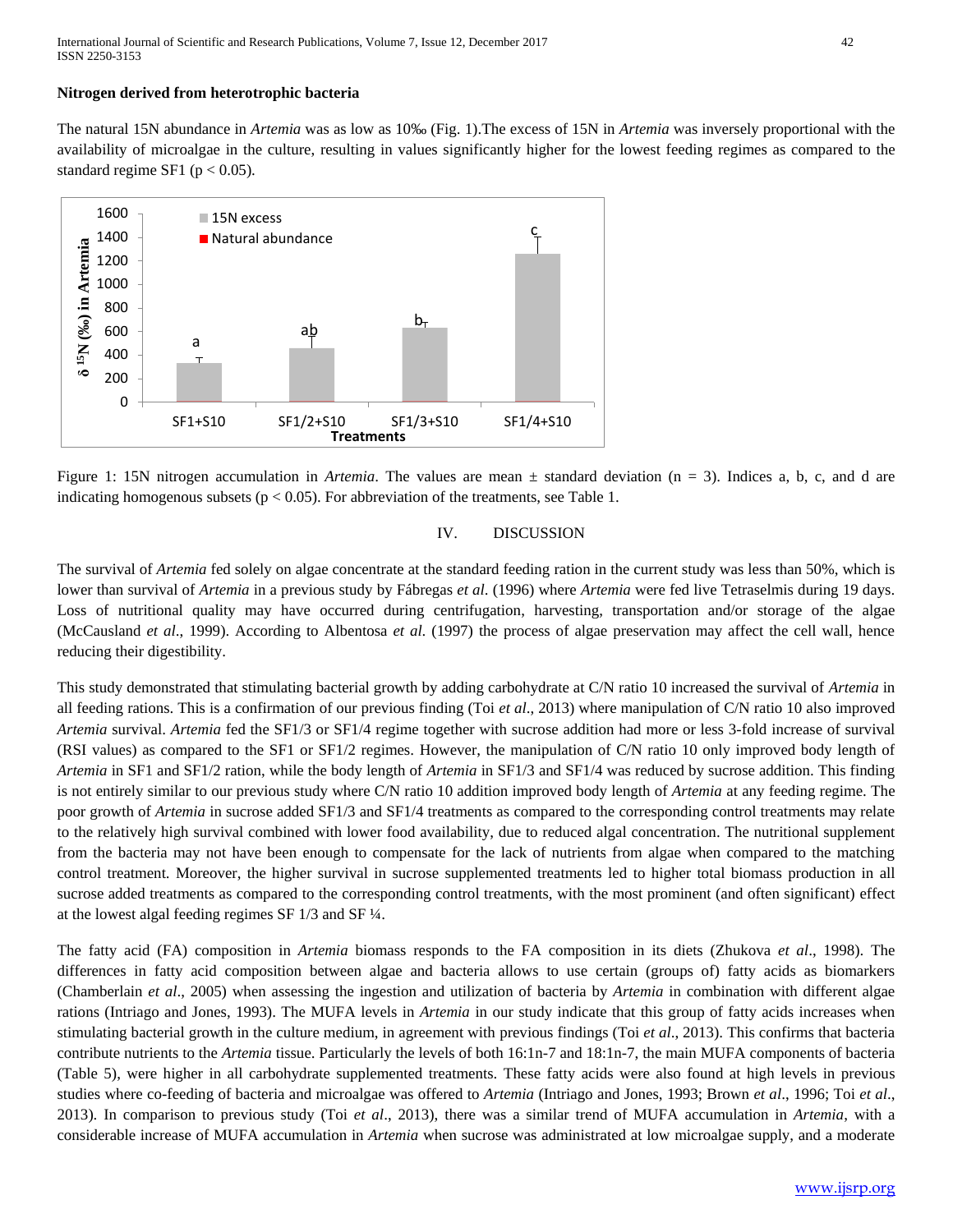International Journal of Scientific and Research Publications, Volume 7, Issue 12, December 2017 43 ISSN 2250-3153

MUFA increase when sucrose was administrated with microalgae fed ad libitum. Moreover, the stimulation of bacteria by sucrose addition didn't really influence PUFA accumulation in *Artemia*. This finding is in agreement with our previous study.

The 15N used to tag heterotrophic bacteria was found to accumulate in the *Artemia* tissue. This result confirms that *Artemia* can ingest and digest heterotrophic bacteria. Moreover, the level of 15N in *Artemia* receiving a low algal feeding regime was higher than in a high feeding regime, which is in agreement with our previous study (Toi *et al*., 2013) and which confirms that *Artemia* mostly utilized algae when algae are applied in optimal density. When comparing results of 15N versus MUFA accumulation in *Artemia*, there was dramatically gain of 15N in *Artemia* with degressive algal rations from SF1+S10 to SF1/4+S10. While the gain of MUFA in *Artemia* did not increase dramatically from SF1+S10 to SF1/4+S10.

In conclusion, the contribution of bacteria to the *Artemia* diet is clearly illustrated by this study. This bacterial contribution starts becoming substantial when the nutrients provided by microalgae are reduced to sufficiently low levels (33% and lower in this study). In these feeding conditions the TBP resulting from carbohydrate supplementation may achieve levels equal to those obtained in *Artemia* receiving a standard, exclusively algal based, feeding regime.

#### ACKNOWLEDGEMENTS

This study was funded by 322 project, the Ministry of Education & Training. The authors would like to thank Em. Prof. Dr. Patrick Sorgeloos, Prof. Dr. Peter Bossier and Prof. Dr. Gilbert Van Stappen for their special helps.

## **Reference**

- 1. Albentosa, M., A. Pérez-Camacho, U. Labarta and M. J. Fernández-Reiriz (1997). "Evaluation of freeze-dried microalgal diets for the seed culture of Ruditapes decussatus using physiological and biochemical parameters." Aquaculture 154(3-4): 305-321.
- 2. Anh, N. T. N., N. Van Hoa, G. Van Stappen and P. Sorgeloos (2009b). "Effect of different supplemental feeds on proximate composition and *Artemia* biomass production in salt ponds." Aquaculture 286(3-4): 217-225.
- 3. Anh, N. T. N., T. T. T. Hien, W. Mathieu, N. V. Hoa and P. Sorgeloos (2009). "Effect of fishmeal replacement with *Artemia* biomass as a protein source in practical diets for the giant freshwater prawn Macrobrachium rosenbergii." Aquaculture Research 40(6): 669-680.
- 4. Avnimelech, Y. (1999). "Carbon/nitrogen ratio as a control element in aquaculture systems." Aquaculture 176(3-4): 227-235.
- 5. Avnimelech, Y. (2007). "Feeding with microbial flocs by tilapia in minimal discharge bio-flocs technology ponds." Aquaculture 264(1-4): 140-147.
- 6. Avnimelech, Y. (2011). "Tilapia production using biofloc technology, saving water, waste recycling improves economics." Global Aquaculture Advocate, May/June 2011: pp. 66-68.
- 7. Avnimelech, Y. and M. Kochba (2009). "Evaluation of nitrogen uptake and excretion by tilapia in bio floc tanks, using 15N tracing." Aquaculture 287(1-2): 163-168.
- 8. Baert, P., N. T. N. Anh, V. D. Quynh, N. V. Hoa and P. Sorgeloos (1997). "Increasing cyst yields in *Artemia* culture ponds in Vietnam: the multi-cycle system." Aquaculture Research 28(10): 809-814.
- 9. Brown, M. R., S. M. Barrett, J. K. Volkman, S. P. Nearhos, J. A. Nell and G. L. Allan (1996). "Biochemical composition of new yeasts and bacteria evaluated as food for bivalve aquaculture." Aquaculture 143(3-4): 341-360.
- 10. Burford, M. A., P. J. Thompson, R. P. McIntosh, R. H. Bauman and D. C. Pearson (2004). "The contribution of flocculated material to shrimp (Litopenaeus vannamei) nutrition in a high-intensity, zero-exchange system." Aquaculture 232(1-4): 525- 537.
- 11. Chamberlain, P. M., I. D. Bull, H. I. J. Black, P. Ineson and R. P. Evershed (2005). "Fatty acid composition and change in Collembola fed differing diets: identification of trophic biomarkers." Soil Biology and Biochemistry 37(9): 1608-1624.
- 12. Chládková, K., T. Hendrych, D. Gášková, P. Goroncy-Bermes and K. Sigler (2004). "Effect of biocides on S. cerevisiae: Relationship between short-term membrane affliction and long-term cell killing." Folia Microbiologica 49(6): 718-724.
- 13. Coutteau, P. and P. Sorgeloos (1995). "Intercalibration exercise on the qualitative and quantitative analysis of fatty acids in *Artemia* and marine samples used in mariculture." International Council for the Exploration of the Sea Rep. 211: 30pp.
- 14. Coutteau, P., P. Lavens and P. Sorgeloos (1990). "Baker's yeast as a potential substitute for live algae in aquaculture diets: *Artemia* as a case study." Journal of the World Aquaculture Society 21(1): 1-9.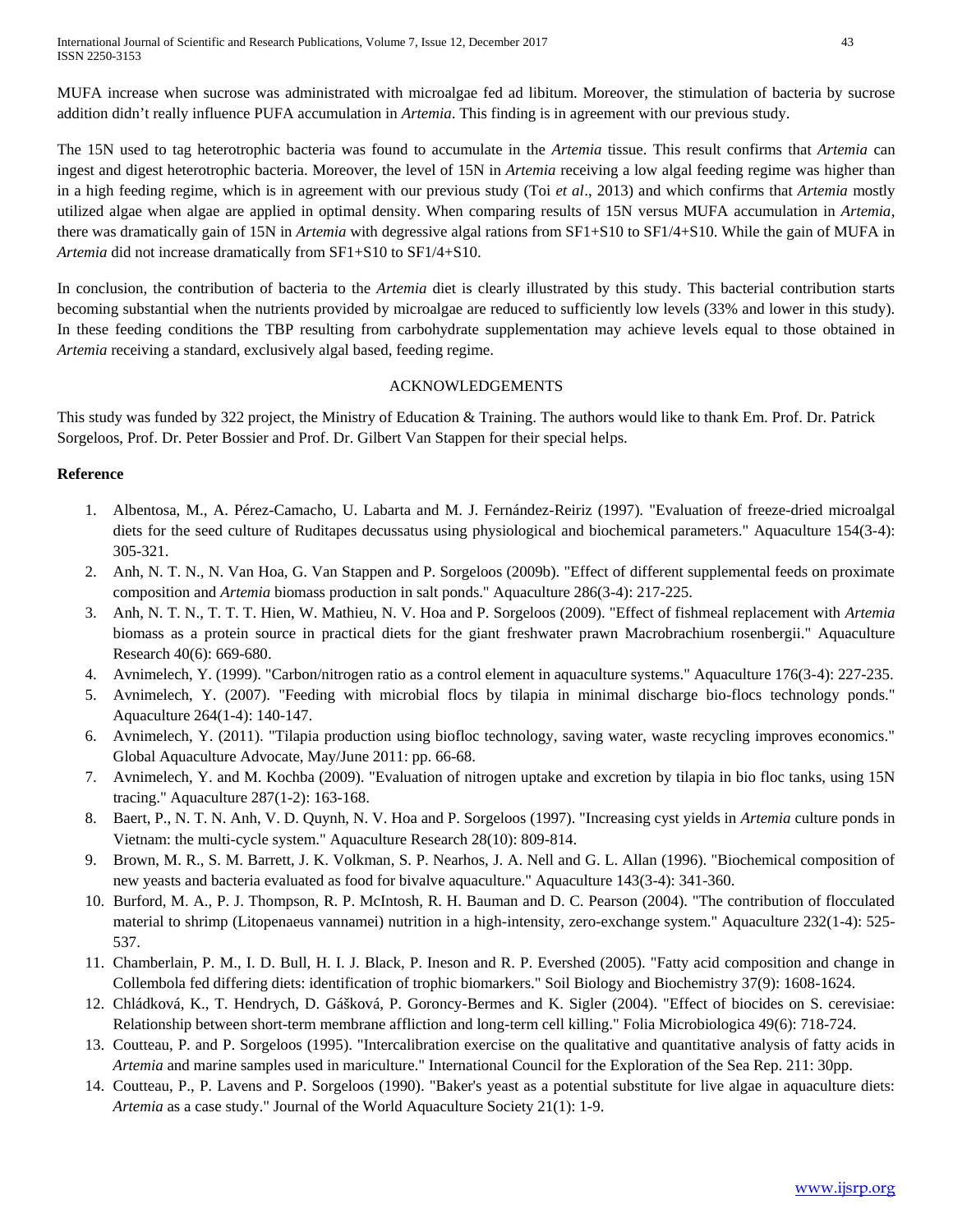- 15. Crab, R., B. Chielens, M. Wille, P. Bossier and W. Verstraete (2009). "The effect of different carbon sources on the nutritional value of bioflocs, a feed for Macrobrachium rosenbergii postlarvae." Aquaculture Research 41(4): 559-567.
- 16. Crab, R., Y. Avnimelech, T. Defoirdt, P. Bossier and W. Verstraete (2007). "Nitrogen removal techniques in aquaculture for a sustainable production." Aquaculture 270(1-4): 1-14.
- 17. De Schryver, P., R. Crab, T. Defoirdt, N. Boon and W. Verstraete (2008). "The basics of bio-flocs technology: The added value for aquaculture." Aquaculture 277(3-4): 125-137.
- 18. De Troch, M., M. Grego, V. A. Chepurnov and M. Vincx (2007). "Food patch size, food concentration and grazing efficiency of the harpacticoid Paramphiascella fulvofasciata (Crustacea, Copepoda)." Journal of Experimental Marine Biology and Ecology 343(2): 210-216.
- 19. Dobbeleir, J., N. Adam, E. Bossuyt, E. Bruggeman and P. Sorgeloos (1980). "The new aspects of use of inert diets for high density culturing of brine shrimp, in: Persoone, G. *et al*. (Ed.) (1980). The brine shrimp *Artemia* : Proceedings of the International Symposium on the brine shrimp *Artemia* salina, Corpus Christi, Texas, USA, August 20-23, 1979." Ecology, culturing, use in aquaculture 3: pp. 165-174.
- 20. Douillet, P. (1987). "Effects of bacteria on the nutrition of the brine shrimp *Artemia* fed on dried diets, p. 295-308. In P. Sorgeloos, D. Bengtson, W. Decleir, and E. Jaspers (ed.), *Artemia* research and its applications." Universa Press, Wetteren, Belgium 3: 295-308.
- 21. Fábregas, J., A. Otero, E. Morales, B. Cordero and M. Patiño (1996). "Tetraselmis suecica cultured in different nutrient concentrations varies in nutritional value to *Artemia*." Aquaculture 143(2): 197-204.
- 22. Gelabert, R., L. Ramos, M. Oreyana, M. Mascaró, A. Sánchez, L. A. Soto, C. Re and C. Rosas (2003). "The effect of including *Artemia* franciscana biomass in the diet of Litopenaeus setiferus and Litopenaeus schmitti broodstock." Revista de Investigaciones Marinas 24(1): 29-40.
- 23. Gorospe, J. N., K. Nakamura, M. Abe and S. Higashi (1996). "Nutritional contribution of Pseudomonas sp. in *Artemia* culture." Fisheries Science 62(6): 914-918.
- 24. Hari, B., B. Madhusoodana Kurup, J. T. Varghese, J. W. Schrama and M. C. J. Verdegem (2004). "Effects of carbohydrate addition on production in extensive shrimp culture systems." Aquaculture 241(1-4): 179-194.
- 25. Hari, B., B. Madhusoodana Kurup, J. T. Varghese, J. W. Schrama and M. C. J. Verdegem (2006). "The effect of carbohydrate addition on water quality and the nitrogen budget in extensive shrimp culture systems." Aquaculture 252(2-4): 248-263.
- 26. Intriago, P. and D. A. Jones (1993). "Bacteria as food for *Artemia*." Aquaculture 113(1-2): 115-127.
- 27. Lavens, P. and P. Sorgeloos (1991). "Chapter XIII : Production of *Artemia* in culture tanks. In: *Artemia* Biology. R.A. Browne, P. Sorgeloos and C.N.A. Trotman (Eds)." CRC Press, Inc. Boca Raton, Florida, USA: pp 317-350.
- 28. Lepage, G. and C. C. Roy (1984). "Improved recovery of fatty acid through direct transesterification without prior extraction or purification." Journal of Lipid Research 25(12): 1391-6.
- 29. Marinho-Soriano, E., C. A. A. Azevedo, T. G. Trigueiro, D. C. Pereira, M. A. A. Carneiro and M. R. Camara (2010). "Bioremediation of aquaculture wastewater using macroalgae and *Artemia*." International Biodeterioration & Biodegradation 65(1): 253-257.
- 30. Marques, A., J.-M. François, J. Dhont, P. Bossier and P. Sorgeloos (2004b). "Influence of yeast quality on performance of gnotobiotically grown *Artemia*." Journal of Experimental Marine Biology and Ecology 310(2): 247-264.
- 31. Marques, A., T. Huynh Thanh, W. Verstraete, J. Dhont, P. Sorgeloos and P. Bossier (2006a). "Use of selected bacteria and yeast to protect gnotobiotic *Artemia* against different pathogens." Journal of Experimental Marine Biology and Ecology 334(1): 20-30.
- 32. McCausland, M. A., M. R. Brown, S. M. Barrett, J. A. Diemar and M. P. Heasman (1999). "Evaluation of live microalgae and microalgal pastes as supplementary food for juvenile Pacific oysters (Crassostrea gigas)." Aquaculture 174(3-4): 323- 342.
- 33. Naegel, L. C. A. (1999). "Controlled production of *Artemia* biomass using an inert commercial diet, compared with the microalgae Chaetoceros." Aquacultural Engineering 21(1): 49-59.
- 34. Naylor, R. L., R. J. Goldburg, J. H. Primavera, N. Kautsky, M. C. M. Beveridge, J. Clay, C. Folke, J. Lubchenco, H. Mooney and M. Troell (2000). "Effect of aquaculture on world fish supplies." Nature 405(6790): 1017-1024.
- 35. Nootong, K., P. Pavasant and S. Powtongsook (2011). "Effects of organic carbon addition in controlling inorganic nitrogen concentrations in a biofloc system." Journal of the World Aquaculture Society 42(3): 339-346.